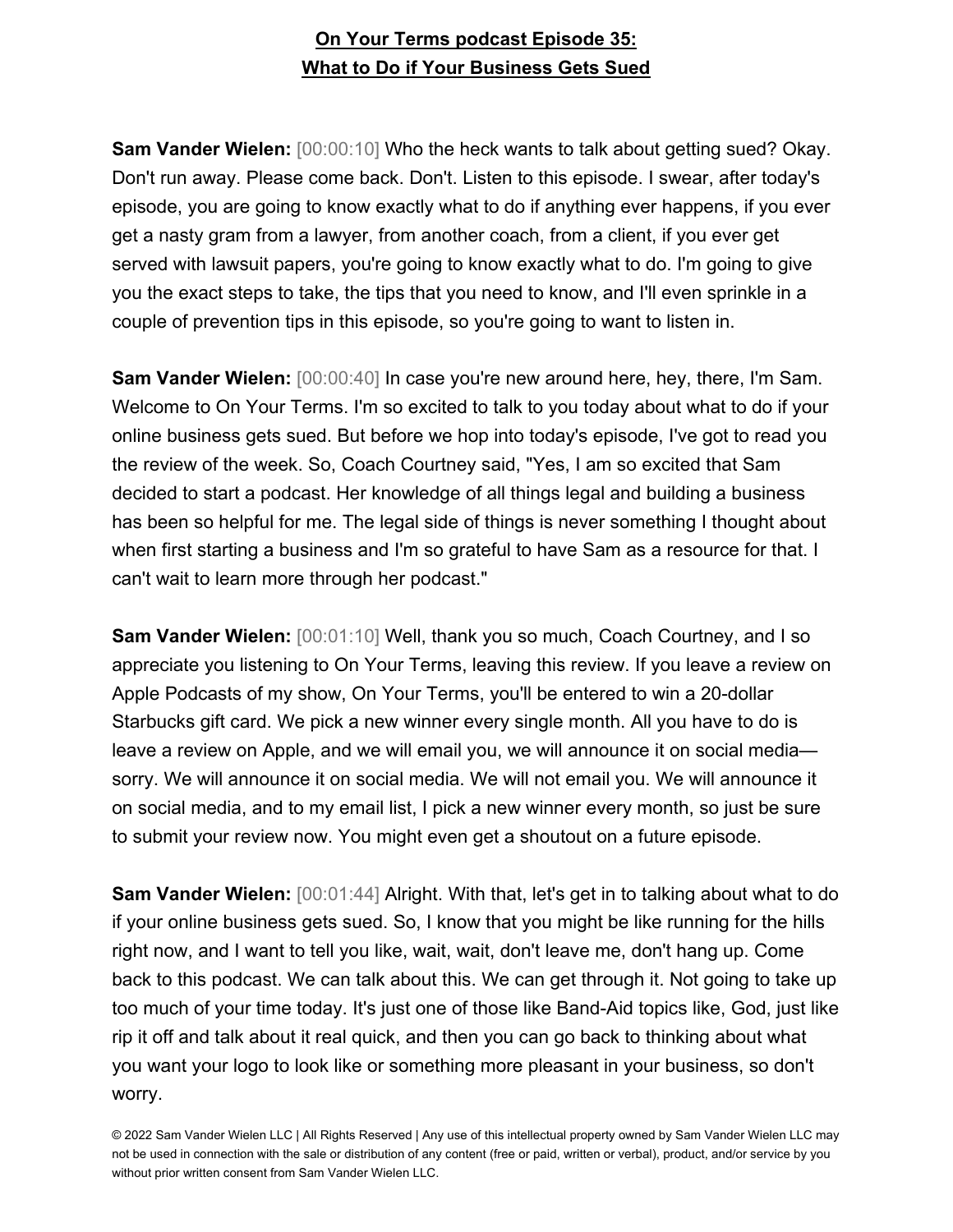**Sam Vander Wielen:** [00:02:21] It is really important that you know what to do if your online business ever got sued or even if you just got a nasty lawyer letter in the mail or by email, right? It is not something that you want to be caught by surprise with, and it's not something that you want to like get in the mail, and then say, holy shit, what do I do? Right? Because if you don't know what to do in this situation, you'll either panic, and freeze, and just stay still, and not do anything, which I will talk about in a little bit, how that can actually legally backfire on you, can actually get you in legal trouble or especially financial trouble, or on the flip side, you'll panic, and then do or say the wrong thing, which can also land you in trouble, right?

**Sam Vander Wielen:** [00:03:09] As an attorney, when I was practicing law, I saw both. I saw people who would get these kinds of what we used to call nasty grams in the mail or by email, and they would ignore them, or they would get sued, and they'd ignore it, and I saw the disastrous financial effect that that had on them and their business. And probably even more often, I saw people who, I understand, like understandably so, they would get these letters or whatever, and then they would panic, and they would say something back that would be bad, right? Like something they definitely shouldn't say.

**Sam Vander Wielen:** [00:03:44] So, here's the deal, on the issue of like if you got something in the mail—and by the way, for the purposes of today, like if you're not sure if something's like, did I get sued or is this a letter from a lawyer? Does that mean something? Whenever in doubt, I want you to take action on something and follow the steps that I'm going to teach you today. If you're not sure whether or not this is something that's going to lead to something, like one of your clients reached out to a lawyer, the lawyer reached out to you, you're not sure what that means, you want to take action.

**Sam Vander Wielen:** [00:04:15] So, like when in doubt, take action, right? So, when I say like, if you got a lawyer letter or if you actually got lawsuit, like served with papers from a lawsuit or something like that, just substitute anything else that you might be thinking of or anything you experience in the future and just assume that you need to let somebody know about it.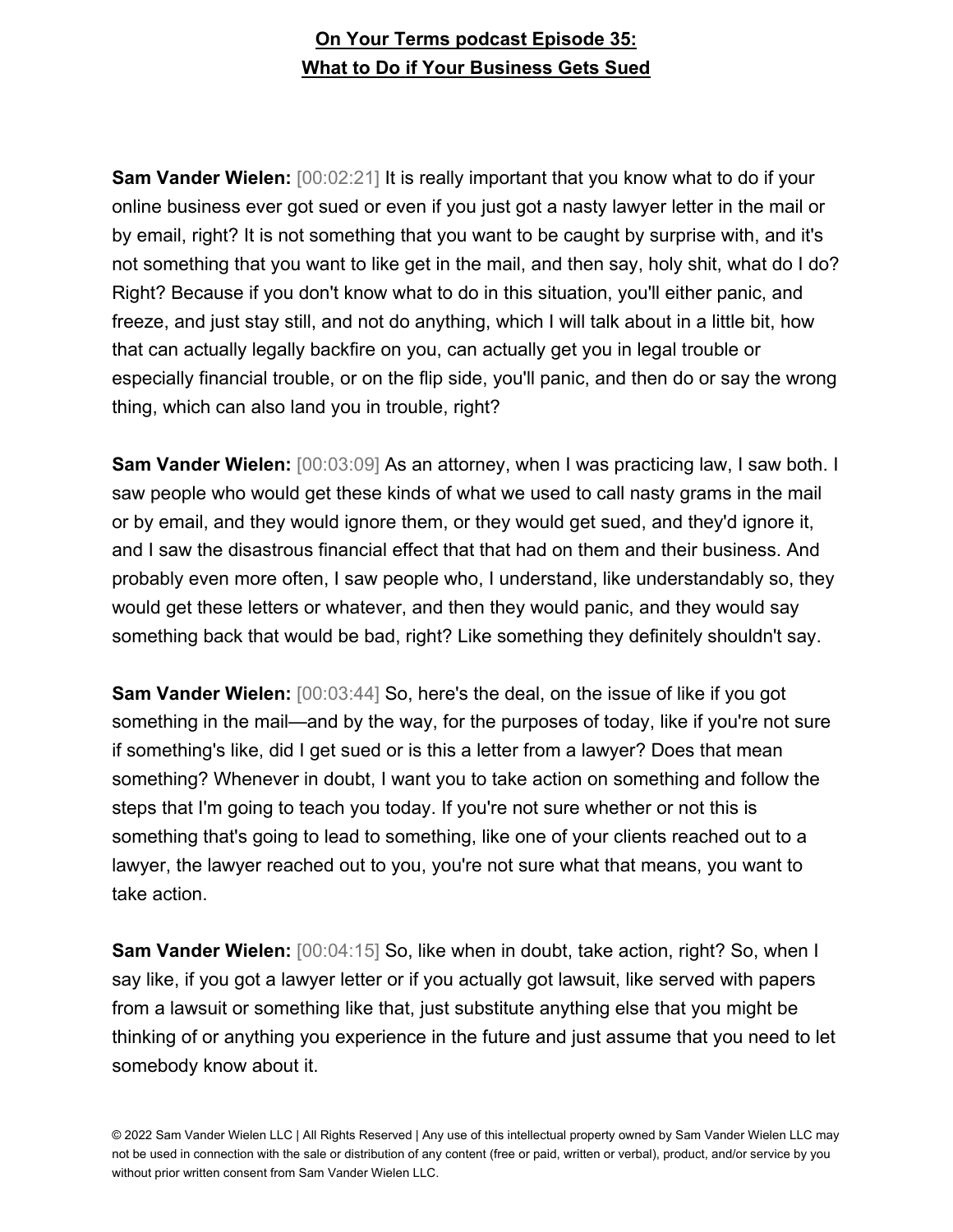**Sam Vander Wielen:** [00:04:34] The problem with a lot of this stuff, particularly if somebody actually threatens to sue you, like sends a cease and desist or some other sort of letter from an attorney, or if you actually got sued, of course, with papers, the problem is if you don't respond in time and you have business insurance, then you could actually lose your business insurance coverage for failure to let them know, failure to notify.

**Sam Vander Wielen:** [00:04:58] So, in all business insurance policies, there are notification, notice, provisions in them that will say like who you have to contact, how soon, after you become aware of something, you have to contact them, what steps to take, all of that kind of stuff. And so, if you don't comply with that, they can deny coverage for what happened. So, a claim that otherwise would have been covered, a.k.a. been paid for by them, they could deny for failure to turn it in, in time, right?

**Sam Vander Wielen:** [00:05:27] So, it's not like it's like five minutes or something. Like it's not like an immediate, it's not like if you get this letter and you don't turn it over in five minutes, you're done or something like that. It's not that tight. But unfortunately, what I used to see, sometimes, when I was practicing, was like people would just bury their head in the sand and be like, "Yeah, I got that email. I figured they wouldn't do anything about it, so I just ignored it." And that turned out to be a very bad choice for them, right?

**Sam Vander Wielen:** [00:05:51] So, that is why I'm preaching about this like not responding in time. But also, at the same time, we want to act swiftly, but also with purpose and calmly, because we just want to get this stuff to the right person in the right place so that it can be handled, right? So, as much as I want you to react quickly, I also want you to react correctly. And that's really where I thought that we could just quickly chat today about what steps you need to take if your online business got sued.

**Sam Vander Wielen:** [00:06:24] So, let's talk about getting sued a little bit. So, business owners spend a lot of time worrying about what would happen if they got sued, and especially about how they can prevent it, right? You might be like thinking in your mind, like what can I do to make sure I don't get sued? What can I make sure to do so that nothing happens if I get sued? All of that kind of stuff. And if you're one of my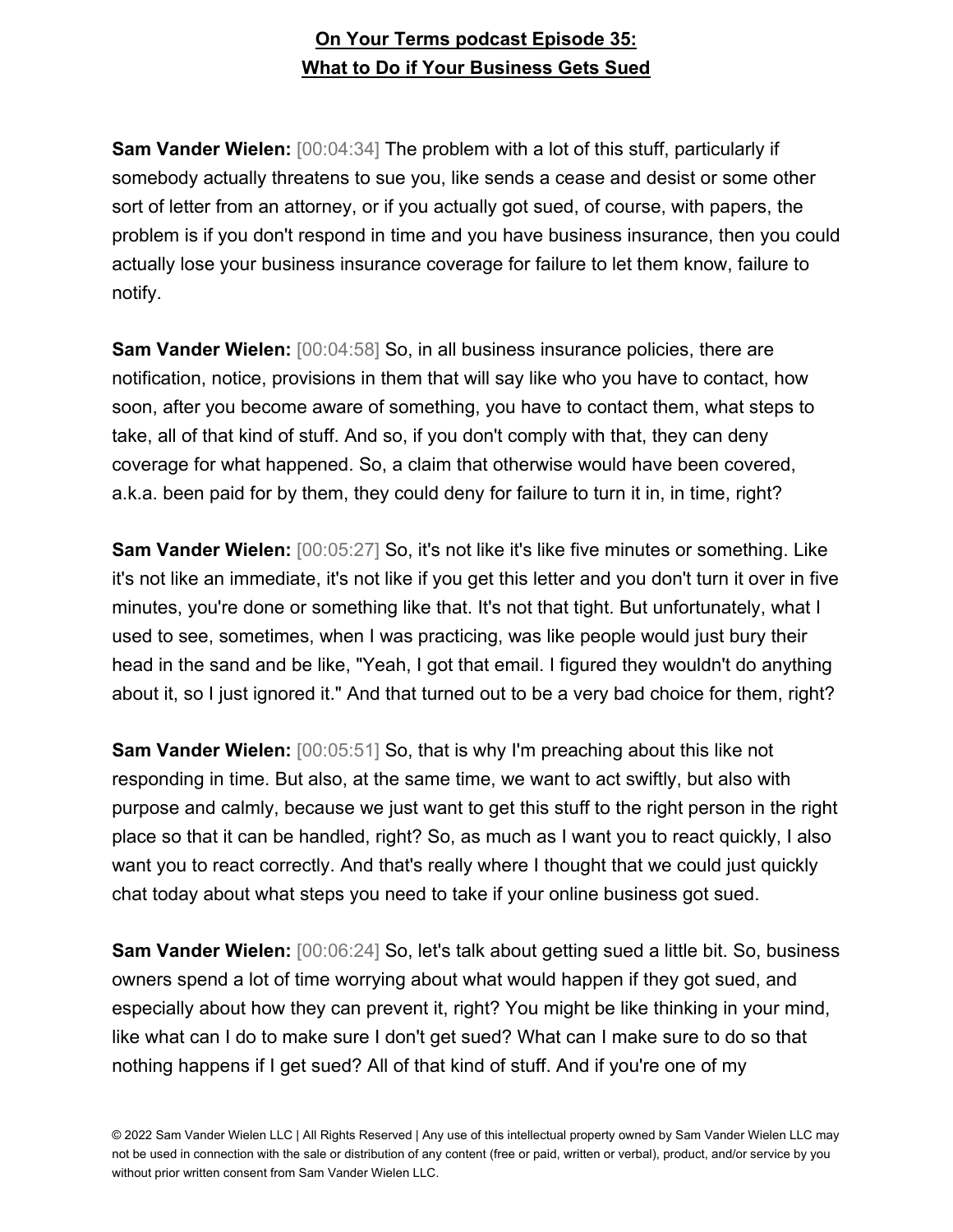customers, then you've heard me say this a hundred times already, but the truth is that you in America cannot totally prevent getting sued.

**Sam Vander Wielen:** [00:07:00] In America, people sue people for things all the time that didn't happen, that aren't true, that aren't necessarily true, like not the way that they think it went down. People sue people all the time for things, even though they sign stuff saying that they won't sue them. Basically, what I'm trying to say, people get all hung up on this being like, "No, you can have all these clauses and stuff that say like, 'you can't sue me'", what that does is that if somebody filed a lawsuit, then your lawyer would file what's called a motion to dismiss that lawsuit based on some language that's in your contract, saying, "Hey, this person agreed to arbitration or this person agreed not to sue me for these kinds of damages or for these kinds of claims".

**Sam Vander Wielen:** [00:07:39] So, you can respond to a lawsuit to try to get rid of it based on the kinds of contracts and policies that you have, but my point is like there's no mechanism by which you can actually, physically block or prevent people from suing you, because anybody can just go and file, it's then your job to like undo it, to get it dismissed, get rid of it, or to win it. So, people often get that a little confused and I always say like people are just focused on the wrong goal when it comes to legally protecting their business.

**Sam Vander Wielen:** [00:08:10] The point is not about absolutely preventing or blocking lawsuits, it's about controlling that as much as possible, getting rid of the stuff that you can. But honestly, it's also about more of the day-to-day stuff. And if you're one of my customers, you hear me talk about this a lot inside The Ultimate Bundle about how, in reality, what happens more often are clients not showing up on time, people not paying their bills on time, people canceling their subscriptions or their monthly payments as if they are subscriptions, people trying to stretch their six-month package into a 12 month package, people being disrespectful about your boundaries, and your scope, your support, people being weird in your Facebook group, right?

**Sam Vander Wielen:** [00:08:50] That's the stuff that happens most. And yes, of course, at least I can only speak on my behalf, like in my legal templates, of course, I have all the foundational stuff built in to help protect you as much as humanly possible, given the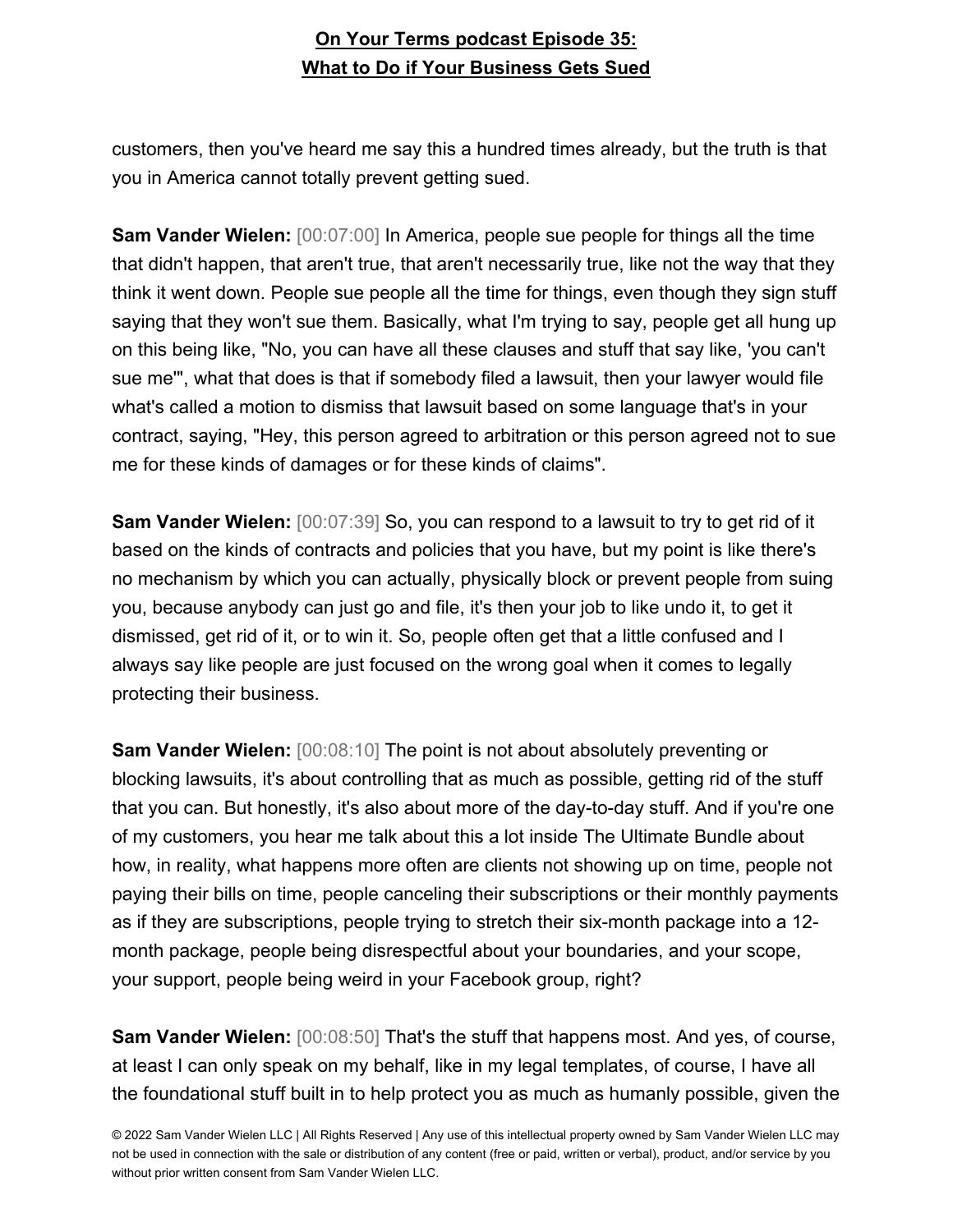legal system, which is well outside of my control and yours, but what I focus on so often are like the things that are going to come up for you in conversation.

**Sam Vander Wielen:** [00:09:14] The other thing that I think gets lost in this conversation about your business getting sued and all of that is that it's very rare that an online business of our size, of our type get sued. It can happen, of course, I have to tell you that. Like as an attorney, I feel like I have an obligation to tell you, because of what I just told you that anyone can sue anyone, of course, you could also get sued, right? But it's rare. And so, it's not something that I want you to like—I guess it just kind of breaks my heart to think that people would not start a business because of it or would hold back on, otherwise, like very great business.

**Sam Vander Wielen:** [00:09:53] And I think what always makes me really sad is like seeing somebody who's very good at what they do and can help a lot of people, but doesn't, because they're afraid of being seen, and being vulnerable, and being bigger for fear that being seen, and being bigger, and more vulnerable means more potential exposure to lawsuits, right? Honestly, it makes me really angry at the legal system, but there's not much I can do about that right now. Right now, what I want to do is just help you figure out what are the important things to focus on, and then what are the steps to take if this ever happened to you.

**Sam Vander Wielen:** [00:10:30] So, the most important things that you need to know today before I get into the tips, one is that you need to know what to do if it happens. Two is that you need to get yourself legally covered for if it happens, right? Because there are a lot of things that I teach you how to do, both in the Bundle, and in my content, and other podcast episodes, teaching you how to get things in place so that if and when this did happen, you would have had to have that stuff in place if you have any chance at having yourself protected, and controlling the damages as much as possible, and not letting it interrupt your business, not letting it bankrupt you, right? So, you need to get yourself legally covered for if it happens.

**Sam Vander Wielen:** [00:11:06] Three is that you need to get legally protected for all the stuff that happens way more often, like copycats, getting stiffed on payments, people not showing up to calls, people misbehaving in your group programs. That's the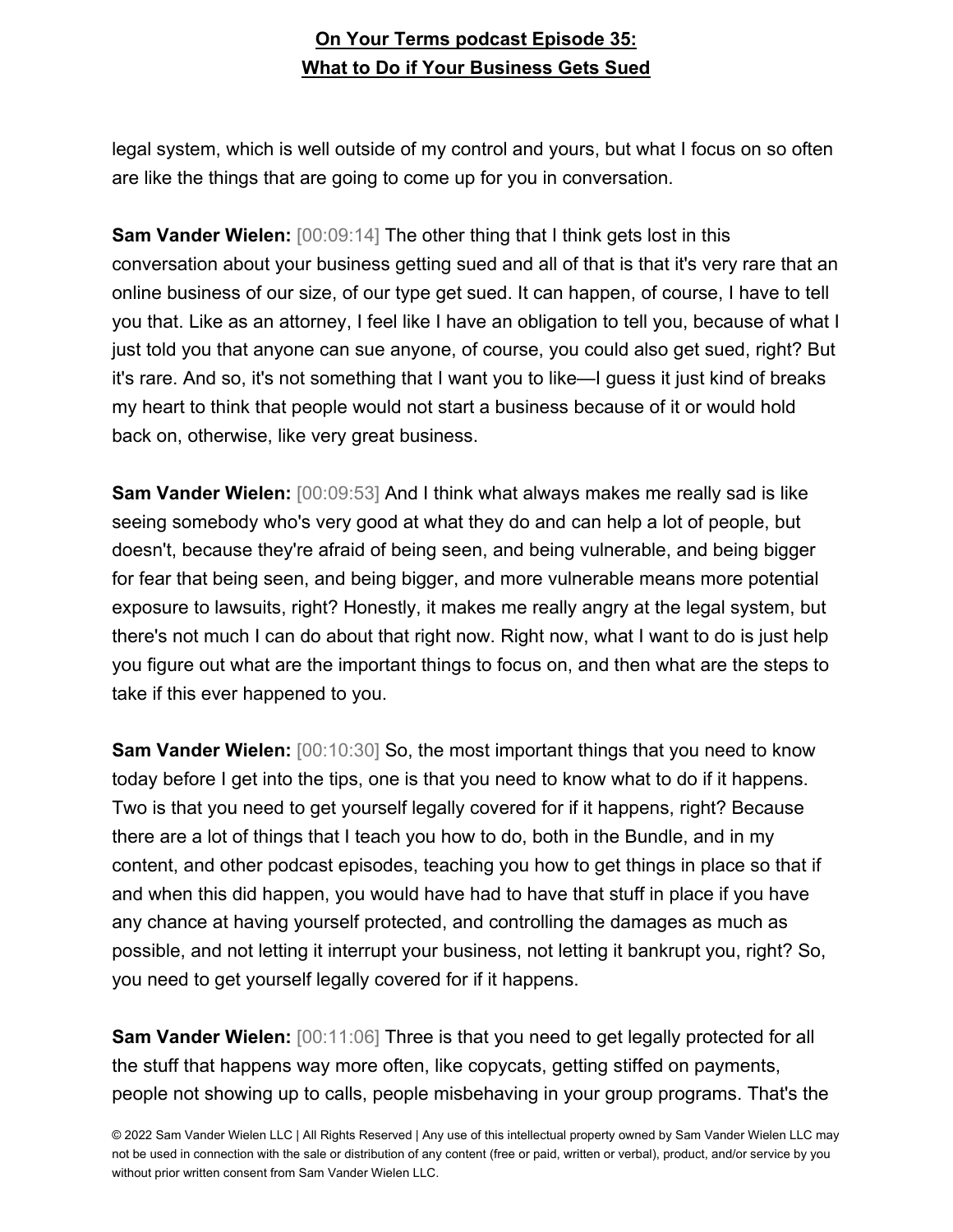stuff that I want you to feel like, I just know where that policy is, I know how to handle it, I know what my rights are as a business owner, bada bing bada boom, done, right? That's what I want you to have.

**Sam Vander Wielen:** [00:11:30] So, with those three things in mind, what are the steps that you need to take if, goodness forbid, you ever got sued? Okay. If you're going to grab a pen and paper, or anything, or hopefully, you're out on a walk just enjoying a beautiful day, just maybe take this in, and then come back to this portion of the episode, you can write these down or keep them. If you use Asana like I do, you can like keep them in a little task somewhere, like I have a section of Asana called Operations, and we have like SOPs and tasks, and you could you could easily take what I'm about to teach you and just put this in a task very easily, or if you use ClickUp or whatever.

**Sam Vander Wielen:** [00:12:06] Okay. Let's get ready. Step number one. The first thing I want you to do is stop, take a deep breath, and don't respond or write anything yet, right? You do not reach out to your client, or the person that you worked with, or depending on what you're getting this nasty gram about, you do not reach out to that person. You do not blast them on social media. Not smart. And you do not respond to the lawyer yourself yet, right?

**Sam Vander Wielen:** [00:12:37] Maybe you decide that you ultimately want to try handling this yourself, but if you don't decide to handle it yourself, you're going to hurt yourself by responding. I was a lawyer for over five, almost six years, when I was practicing, people would tell me all the time, everybody is—well, separate episode for a different day, but I would love to tell you about so many of these scenarios where people would call me and be like, "I'm not a lawyer, but-", this is like always a bad start to a conversation, and then they would tell me how, "Don't worry, I responded back, but I knew what I should and shouldn't say", and then when I read it, it was terrible.

**Sam Vander Wielen:** [00:13:11] So, even when people think that what they're saying is not like incriminating in some way, it tends to be. So, do not respond yourself. We just don't want you to accidentally admit or concede something that you didn't need to, right? So, that's where I would leave it. So, step one, stop, take a deep breath, do not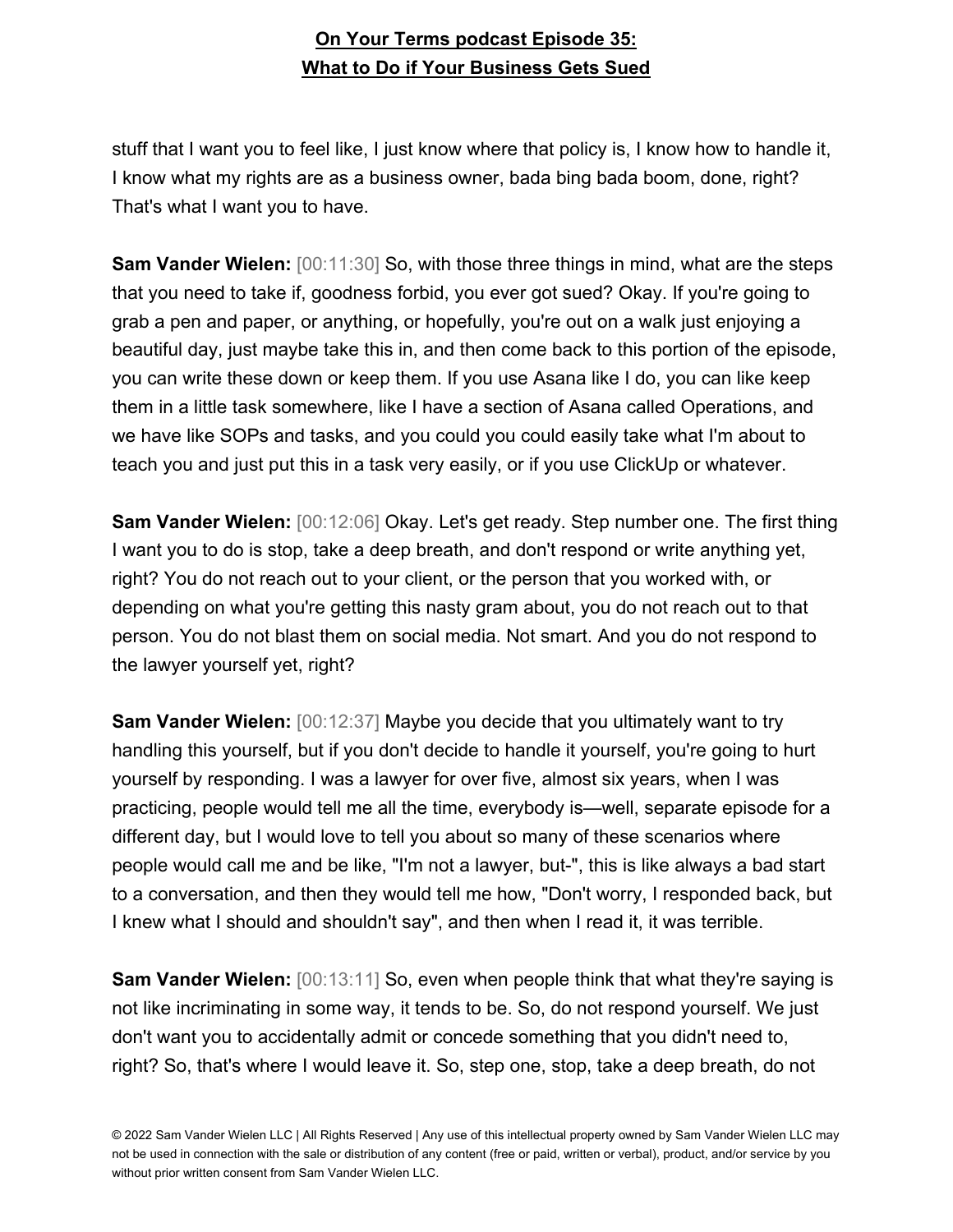respond. We're just going to be planning in step one, right? We're going to kind of figure out what we're going to do.

**Sam Vander Wielen:** [00:13:39] Have you ever felt lost about where to begin with the legal side of protecting your online business? Some people say you can just wing it at the beginning and get officially set up later. Not a good idea, by the way. Whether you're afraid to even start working with clients, because you don't want to do something wrong legally, and then get in trouble, or your business is growing and you sort of forgot to take care of the legal pieces, I've got you.

**Sam Vander Wielen:** [00:14:02] I don't want you to live in fear of the internet police coming after you and your business, but you do have to do certain things and get certain things in place in order to legally and safely run your business online. As much as it just feels like an unregulated Wild Wild West online, that is very much not the case. As an attorney turned entrepreneur and former corporate litigator, I can assure you that there are rules, there are real steps that everybody who runs or starts an online business needs to take.

**Sam Vander Wielen:** [00:14:29] And you're not behind at all. We can get you set up in following the rules right away. In fact, we can even do it today. I want to teach you the five very simple steps to take to legally protect and grow your online business. You don't need an MBA to be a successful entrepreneur and stay out of legal hot water, but you do need to dot your legal Is and cross your Ts in a few key areas that can't be skipped.

**Sam Vander Wielen:** [00:14:50] That's exactly what I'll teach you in my free one hour legal workshop called Five Steps to Legally Protect and Grow Your Online Business. Just head to mylegalworkshop.com, drop in your email address, pick the time, and I'll send you a link to watch the workshop video whenever you have time. This is the best place to begin if you're just getting started legally legitimizing your business, so head on over to mylegalworkshop.com and sign up to watch Five Steps to Legally Protect and Grow Your Online Business now.

**Sam Vander Wielen:** [00:15:19] Step two. If you have business insurance already, it's really important that you now turn around and send them any of the—either the lawsuit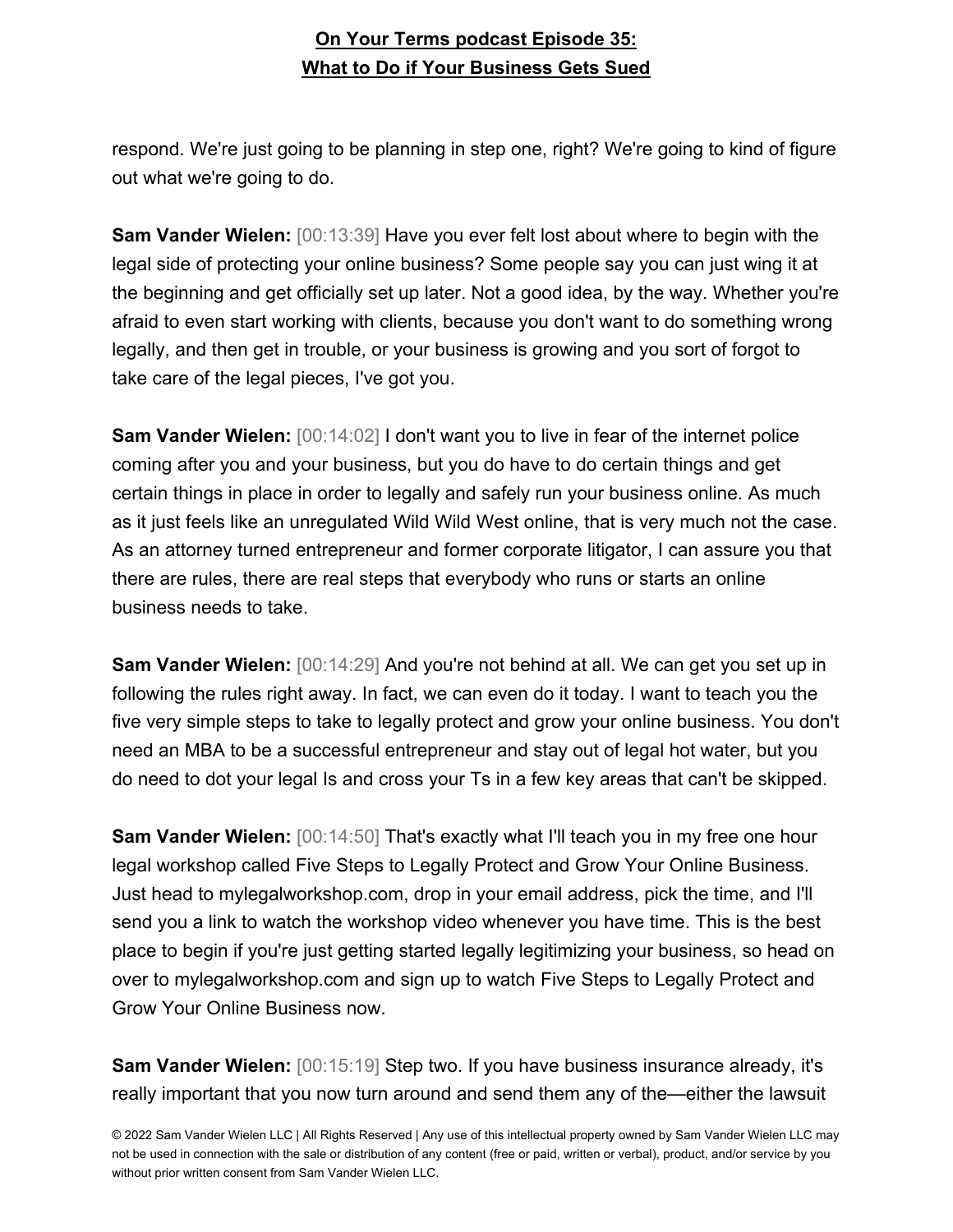papers, the letter that you got, whatever it is, email to them right away so that they can help, right? So, you're going to—and hopefully, maybe even after this episode, if I were you, then I would create like an Asana task or whatever you use for this. I would have a little link to your business insurance policy, or if you use Asana or ClickUp, put the PDF of your insurance policy document right there in the task so that you or somebody on your team in the future, this is like an easy way to start creating SOPs for your business. It makes it super efficient in the future.

**Sam Vander Wielen:** [00:16:00] You would attach a copy of your insurance policy, and in that insurance policy, there should be a notice section. I want you to go to that notice section and I want you to find out two things. One, how fast do you need to report something if and when it happens to you? Two, who do you contact? Where do you send this stuff? And then, you're going to go ahead and you're going to put that in your little list, in wherever you are keeping this kind of—we're kind of creating a little baby SOP here, which is fun. Well, for me, because I'm a dork.

**Sam Vander Wielen:** [00:16:31] So, you're going to create a little place for you to have this information easily accessible. The only thing I want to make a note of here is that if and when you get new insurance at some point, you're going to have to like re-attach your new business policy, maybe update the terms if the terms change. Okay. So, if you have a business insurance, now, you're going to follow those steps and you're going to send it to whoever you need to send it, wherever you need to send it.

**Sam Vander Wielen:** [00:16:58] Three is that you're also going to pull up your contract and any other associated business, like if there is an invoice, a contract, correspondences, like any of that kind of stuff, you're going to gather all of the information that would be relevant, anything that you think would be relevant to this, and you're going to provide it to either your insurance carrier or the attorney if they assigned you an attorney.

**Sam Vander Wielen:** [00:17:20] You would want any communications that you've had with the client, particularly anything that pertains to like this issue, like if they're not paying you, and they kept like DM-ing you, saying, "I'm going to pay, I'm going to pay",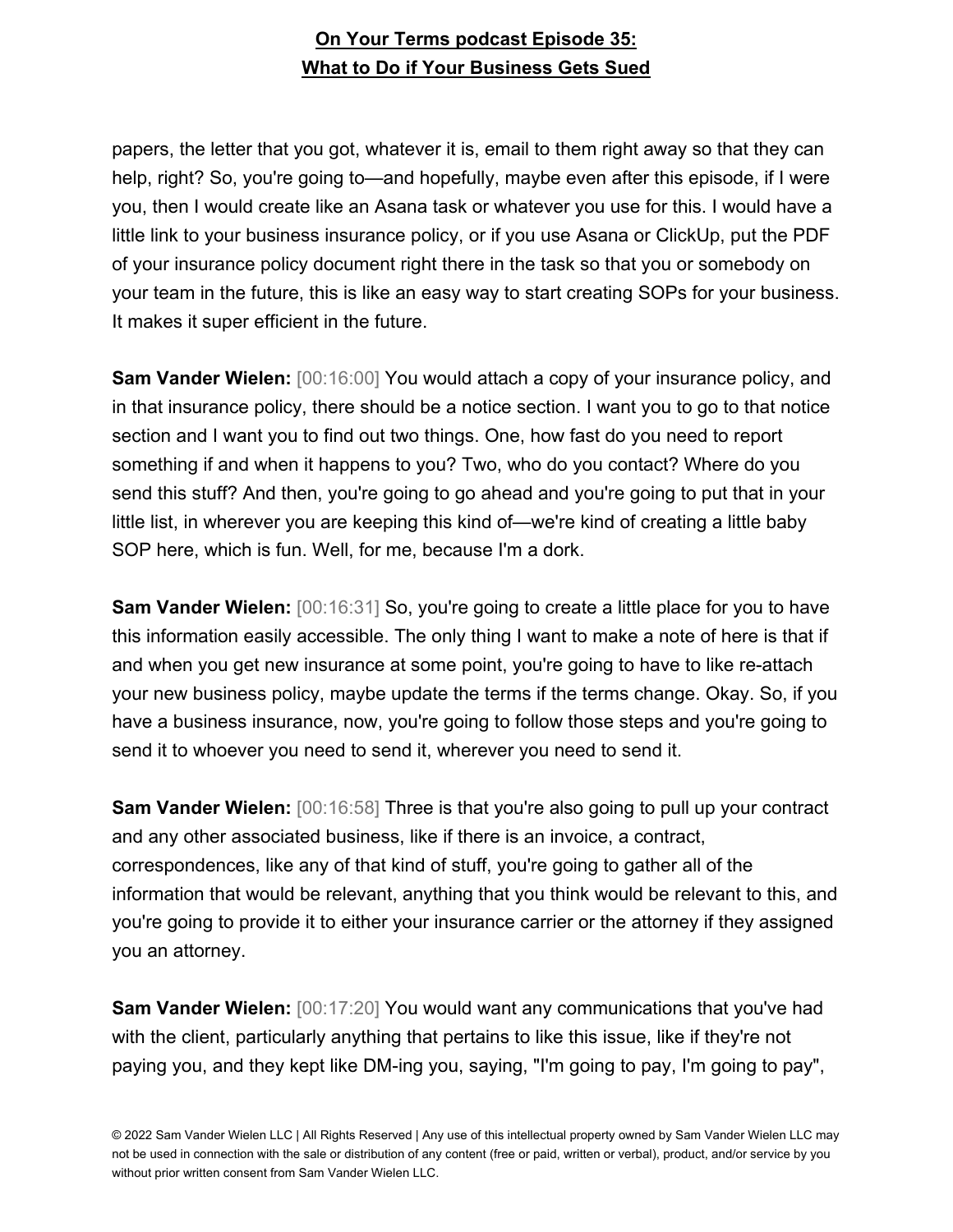or if they, I don't know, reached out to you, because they weren't happy about something, you just would want to send those over. That would be helpful.

**Sam Vander Wielen:** [00:17:38] The fourth and final thing that you would want to do—if you don't have business insurance, you would want to skip step two, instead of reaching out to your business insurance, obviously. If you don't have business insurance, you would contact a local small business attorney who could help you right away. So, if you don't have business insurance, first of all, I'd recommend going back and listening to the episode on business insurance, which I talk about in episodes four and seven.

**Sam Vander Wielen:** [00:18:04] So, we'll put those links below to On Your Terms. I talked about business insurance in those episodes. So, if you don't have business insurance, you go directly to an attorney. If you do have business insurance, your business insurance should, as long as they're going to take on coverage, meaning they're going to cover this claim, they should provide an attorney for you, and now, you'll be in correspondence with this attorney directly, right?

**Sam Vander Wielen:** [00:18:24] You won't really be going through the insurance carrier anymore, you'll be talking with this attorney. You do have an obligation if you want this claim to be covered by your insurance policy to stay in communication with this attorney, to respond appropriately, to be cooperative. So, if you don't do any of those things, they do kind of hold the right to deny the claim and stop giving you coverage, so you want to participate with them.

**Sam Vander Wielen:** [00:18:49] So, how could we prevent this from happening in the first place? I mean, I could dedicate lots and lots of episodes, but quickly, I wanted to give you a couple of tips on like how we could even prevent you from ending up in this very stressful situation to begin with. I'm a big prevention person, so let's talk about a few things that could have led to this point or helped avoid this point.

**Sam Vander Wielen:** [00:19:10] One are the contract terms, right? Your contract terms have to be clear. They have to be unambiguous. You have to be able to have a conversation about them. And as your business continues to grow, and evolve, and change, you have to continue to evolve your terms, and in your contracts, and your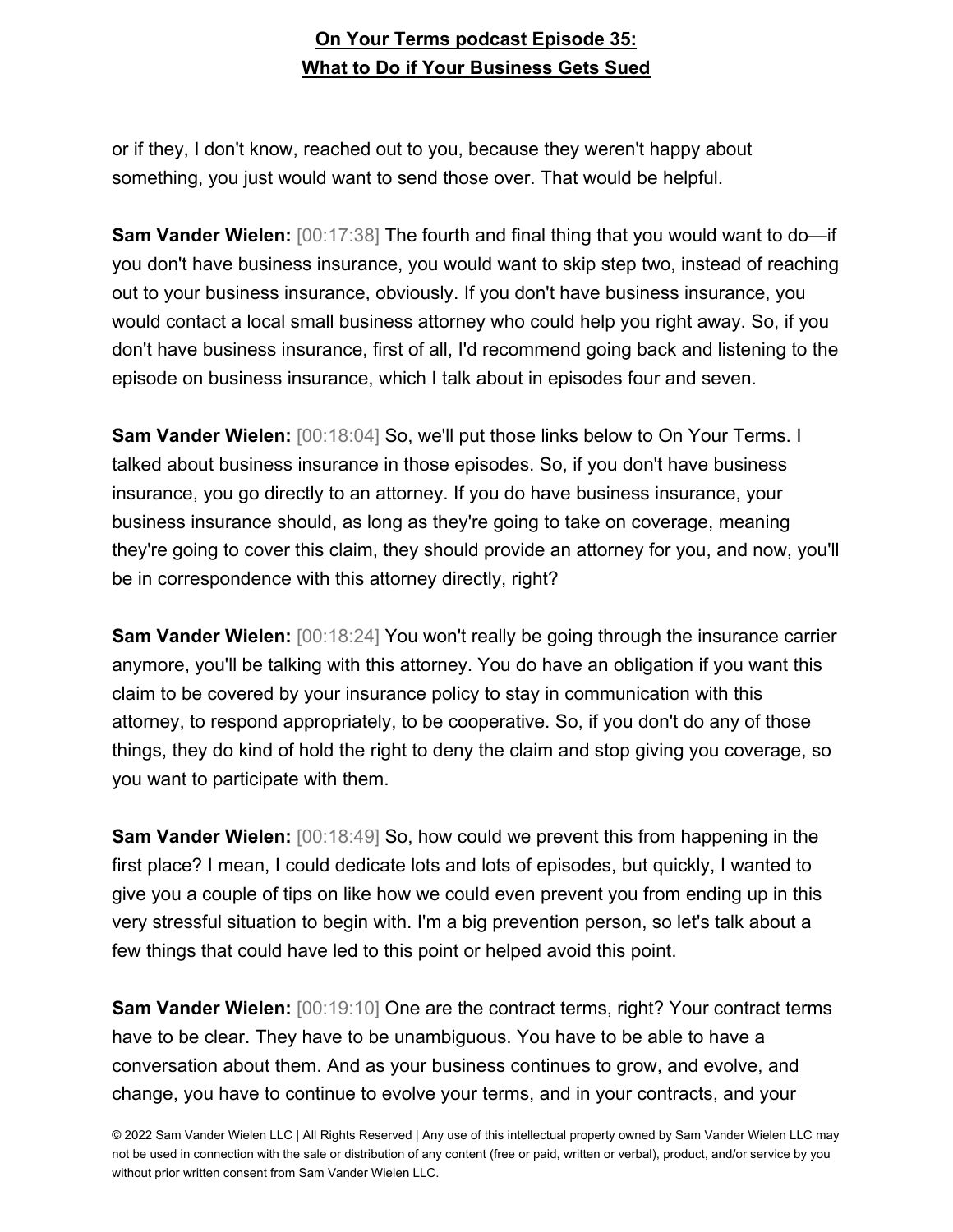policies as well. I've been in business for like six years, I'm still adding things to my terms.

**Sam Vander Wielen:** [00:19:34] Every couple of weeks, I'm changing something, editing something, because business keeps changing, scenarios keep changing, the way people pay, and all this kind of consume content changes, so we keep updating it. And whenever something does happen, I take it as a learning lesson and I update my terms accordingly, and then that helps me to avoid those situations in the future, right?

**Sam Vander Wielen:** [00:19:56] The second thing is that maybe this person's just being a jerk. It happens. And so, I wanted to insert this one, because it's not like—I understand it's not actually a tip helping you to prevent things, but I do want you to be kind to yourself in the process, because I just want people to know that like there's only so much you can do, right? Like most things in life, there's just only so much you can do. It happens.

**Sam Vander Wielen:** [00:20:21] However, on the flip side, you can also work on prequalifying these clients better, right? You can make sure that they are people who you actually want to work with, who actually need what you have to offer. And more often than anything, I think like if anything's going to lead to a lawsuit, it's going to be over payment, or something that you did that caused them harm or that they say caused them harm. And when it comes to both the payment issue or the harm piece, I think a lot of that can be weeded out through pre-qualification.

**Sam Vander Wielen:** [00:20:51] So, I'm going to give you a link below to—I have three free email templates for you that help you to onboard and pre-qualify clients before they get in a call with you or before they even maybe buy your program. You can use these free email templates to make them your own, but they're meant to help legally protect you in the long run by weeding these people out. So, I will definitely include a link to that below. They're called Pre-Qualified Before They Buy email templates, so I'll include that.

**Sam Vander Wielen:** [00:21:18] The third thing is that you always want to be coming back to your scope of practice and rethinking if this was something about someone alleging that you've like caused them harm, they had some bad, ill effect from working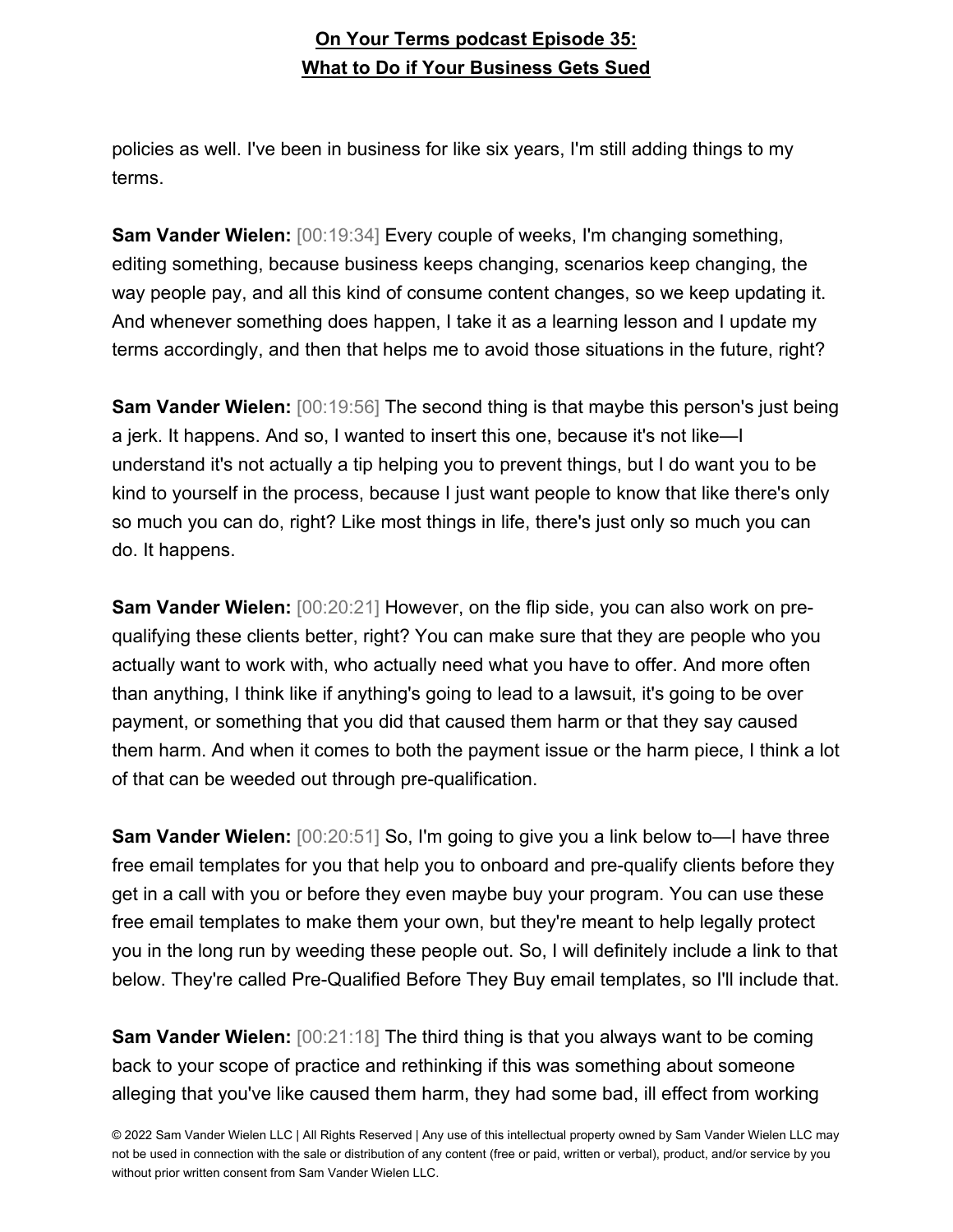with you, you want to make sure you didn't take on somebody who wasn't the right fit, or who needed something different than you could offer, or who you just never should have worked with for a variety of different reasons, but one of them may be being that they needed something different than your scope. They needed a therapist, a psychiatrist, a doctor, a lawyer, an accountant, and not whatever you might be doing.

**Sam Vander Wielen:** [00:21:54] So, that's something to continuously like evaluate, come back to. I would encourage you to listen to episode two of On Your Terms where I dive really deep into scope of practice to learn what you're legally allowed to do, talk about, teach, offer in your programs. I give you some tips on like how to still grow your business, but safely stay within that, so you would definitely want to listen to that. But often, I see the kind of like scary legal situations in our industry having to do with scope of practice and people just being out of their depth, and those email templates I was talking about are going to be helpful for that, too, so you're going to want to listen to that.

**Sam Vander Wielen:** [00:22:29] Alright. So, now that we chatted about this, do you feel any better? I hope you don't feel panicked, right? I think there's just something in knowing, maybe this is just me, I don't know, send me a DM, let me know if I'm alone in this, but at least for me, it's like there's only so much you can do about some stuff that happens in life, right? If you want to live a full and rich life, if you want to have your own business, be out there, be your own boss, like be doing work that you love, there's going to be risk, just like there's risk associated with working in a corporate job, too, right?

**Sam Vander Wielen:** [00:22:56] You can get fired at any time. The company can shut down. It can get bought. You can get a crappy boss. Like there are all kinds of risks no matter what we do in life, right? Sometimes, I think it's just helpful to like know what we're dealing with, right? Maybe it's the Philly girl in me, but I'm just kind of like, what's the deal? Tell me what the deal is. I just need to know, right? And I remember when my dad got cancer, it was just like—obviously, it was devastating and it knocked me the heck out, but I also was just like, okay, Doc, I just like need to know what's going on here, like don't bullshit me, just tell me what's going on, right?